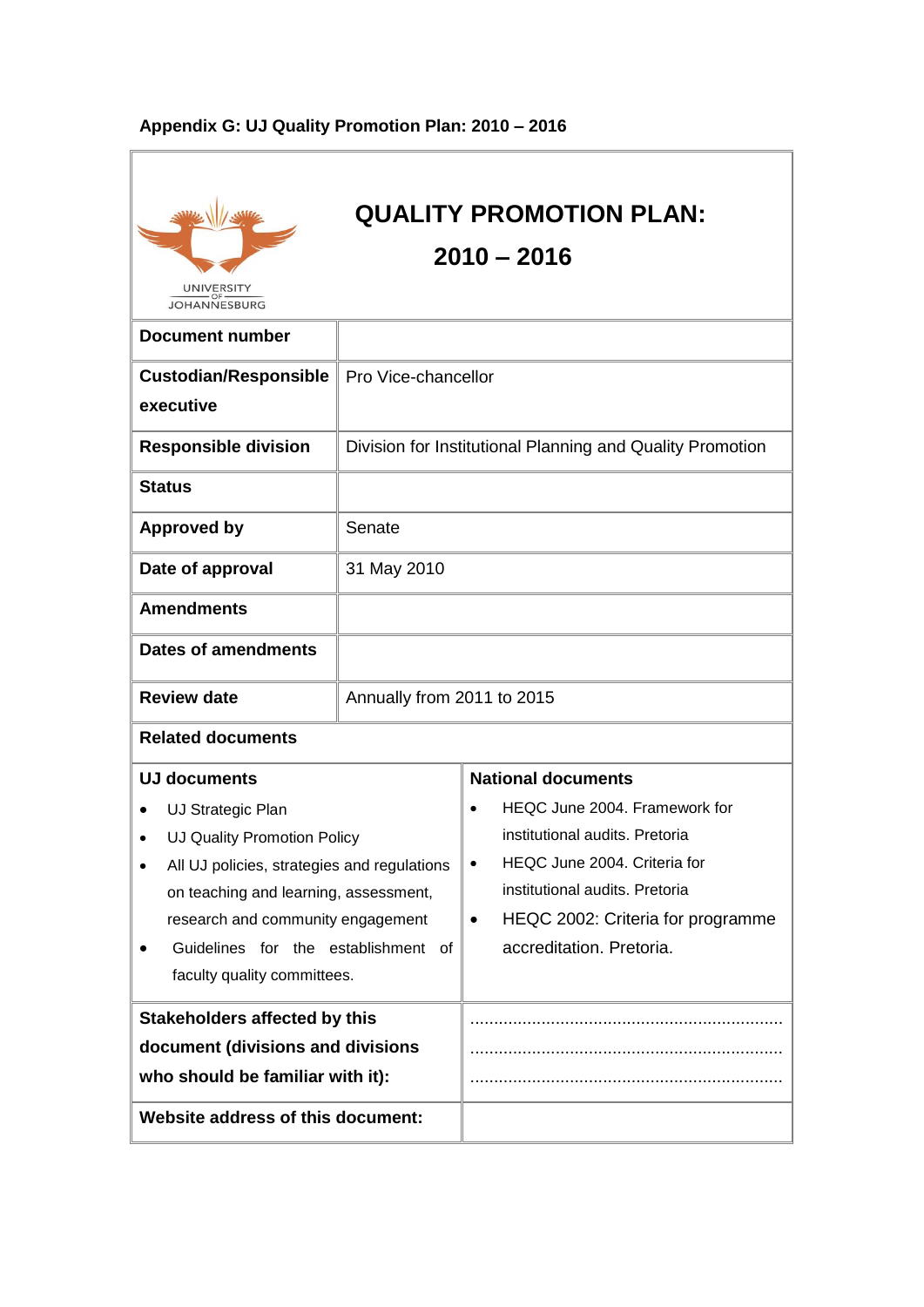# **List of Contents**

| <b>PAGE</b>   |
|---------------|
| <b>NUMBER</b> |
| 1             |
| 1             |
| 2             |
| 4             |
|               |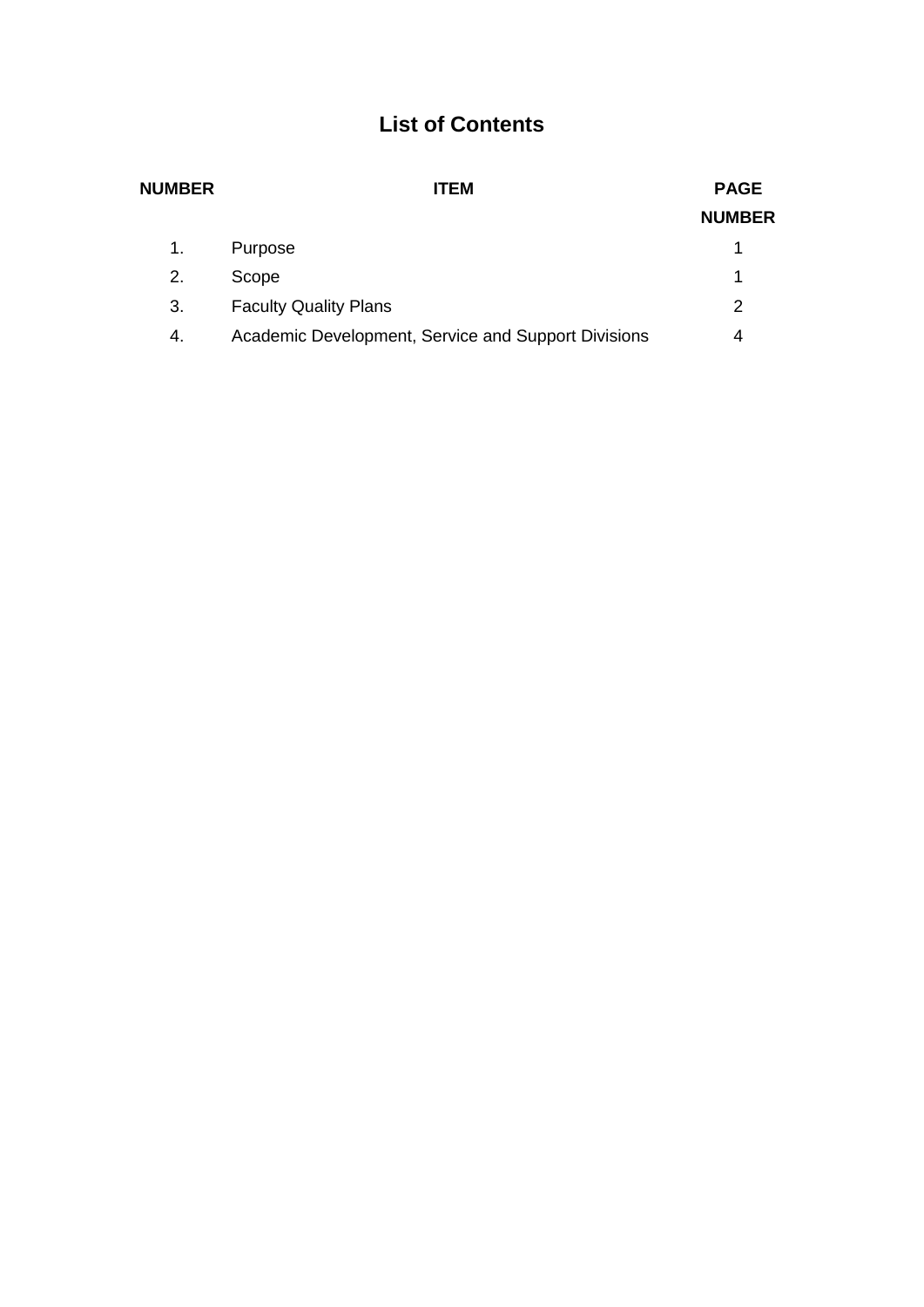# **QUALITY PROMOTION PLAN: 2010 - 2016**

#### **1. PURPOSE**

By means of this plan, the University of Johannesburg provides guidance for the implementation of the institutional commitments that the University has made with regard to quality promotion and quality assurance in the UJ Strategic Plan. The main focus is on quality promotion in faculties and divisions. More specifically, the purpose of this document is to:

- present a *Quality Promotion Plan (QP Plan)* as part of the *University of Johannesburg Quality Promotion Framework* to establish a coherent and integrated quality promotion system and practice for continuous improvement for the period 2010 to 2016 by means of systematic self-evaluation and peer reviews;
- provide support for and coordinate faculty and divisional quality plans;
- serve as a basis for a project in the *UJ Initial Strategic Interventions* as a response to the HEQC verbal feedback (and the final written audit report – yet to be received) after the HEQC quality audit in 2009.

This *QP Plan* should be read in conjunction with the *Quality Promotion Policy.* 

#### **2. SCOPE**

 $\overline{a}$ 

The QP Plan is comprehensive in that it includes different aspects of the quality system and practice from 2010 to 2016. The following domains are identified based on the different implications for implementation:

- (i) *Institutional level*: The UJ Quality Promotion System, consisting of policies, structures (i.e. committees) and management, has been established and should be regularly reviewed. Although a separate document that addresses the regular review of the Quality System will be developed by the Unit for Quality Promotion, faculties have to review their faculty quality structures / committees regularly (i.e. at least every second year).
- (ii) *Faculties*: This QP Plan includes different units of analyses, namely module and programme reviews and academic departmental reviews, as well as combinations of these reviews. Faculties provided input in the development of this QP, and will align their Faculty Quality Plans (FQPs) with the final, approved institutional QP Plan.
- (iii) *Academic Development, Service and Support Divisions<sup>1</sup>* This QP Plan and the supporting procedures address the self-evaluations and peer reviews conducted in the divisions. Self-evaluations and peer reviews are scheduled in consultation with the divisions.

<sup>&</sup>lt;sup>1</sup> Diverse terminology exists in the management structures of the various development, service and support functions, e.g. Division, Bureau, Centre, Office, Department, Unit, etc. In this document, *division* refers to divisions and their sub-units, but also units outside formal divisions.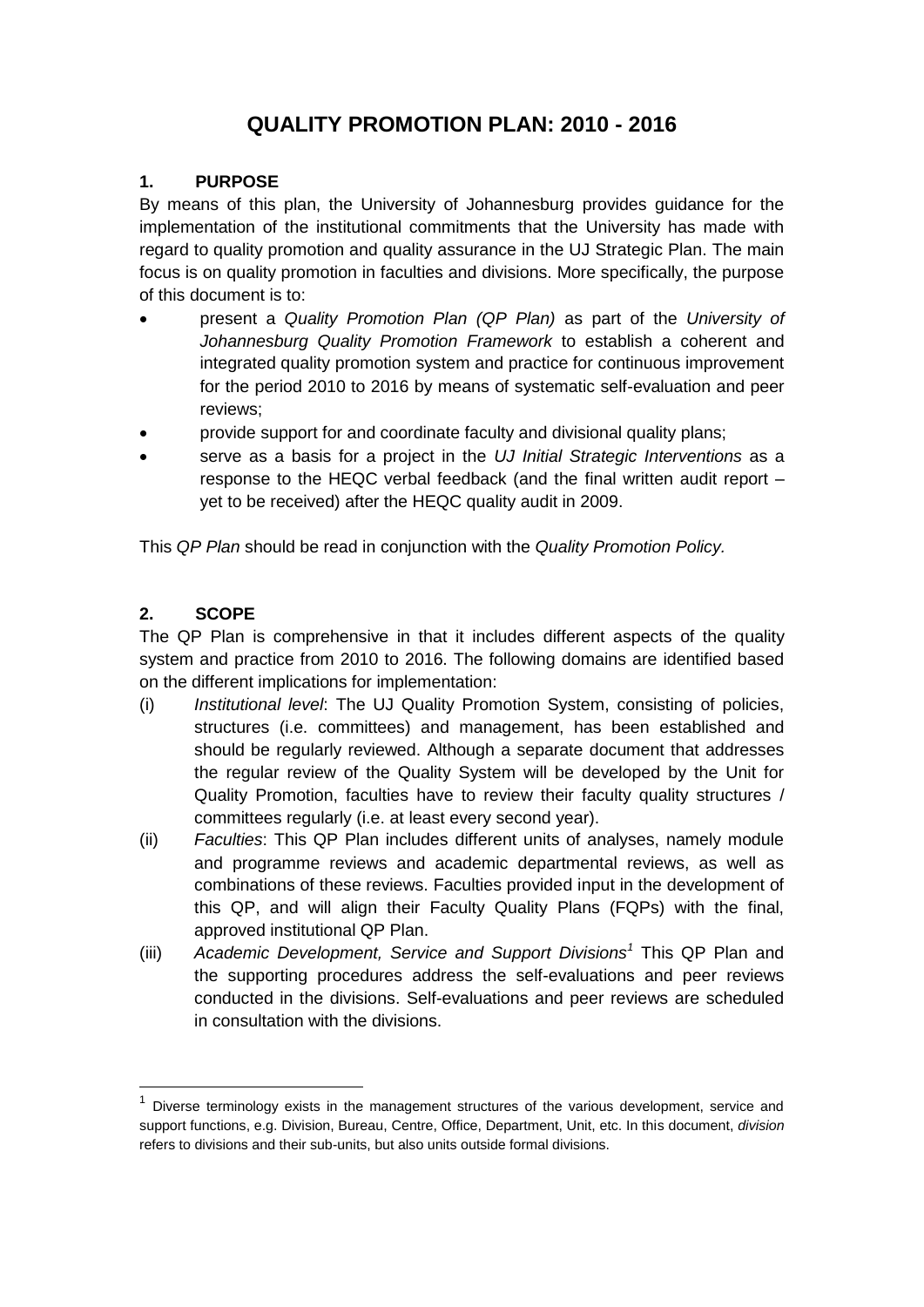(iv) *Student Quality Literacy*: This aspect will also be addressed in a separate document to be developed by the Unit for Quality Promotion in consultation with role players such as the Division for Student Affairs and the faculties.

# **3. FACULTY QUALITY PLANS**

Faculties develop their own Faculty Quality Plans (FQPs) in alignment with the *UJ Quality Promotion Plan* and in consultation with other faculties that are involved in their programme and/or module reviews (e.g. by providing information on service modules, etc.), as well as relevant support divisions.

FQPs are developed by taking the following guidelines into consideration:

#### *3.1 Units of analysis*

The following units of analysis should be included in the FQPs:

- i) Module reviews (by means of an external consultant) and/or
- ii) programme reviews (i.e. a self-evaluation and peer review) and/or
- iii) departmental reviews (i.e. a self-evaluation and peer review) and/or
- iv) a combination of modules and/or programme(s) and a departmental review (i.e. a self-evaluation and peer review). These reviews should be done in such a way that they do justice to the improvement of modules and programmes and
- v) regular reviews of the faculty quality structures / committees and
- vi) faculty administration.

# *3.2 Criteria*

The HEQC audit and programme criteria will be customised in consultation with the faculties to develop a set of UJ criteria. Faculties are allowed to customise the UJ criteria for their specific purposes and to integrate them with the relevant professional/regulatory council's/body's criteria.

For the purposes of departmental reviews, the UJ criteria will include criteria on research and community engagement and short learning programmes. Faculties may review these functions and programmes separately or integrate these reviews with the departmental and/or programme and/or module reviews.

Faculties are encouraged to develop criteria for the selection of modules (and programmes) to be reviewed (e.g. at risk modules, etc.). Modules and programmes that include a work integrated learning or a service learning component should also be reviewed.

# *3.3 Schedule*

The FQPs should cover the period from 2010 up to the end of 2016. The following aspects should be kept in mind when a FQP is developed:

i) The first year (2010) should be dedicated to planning (i.e. the development of a FQP).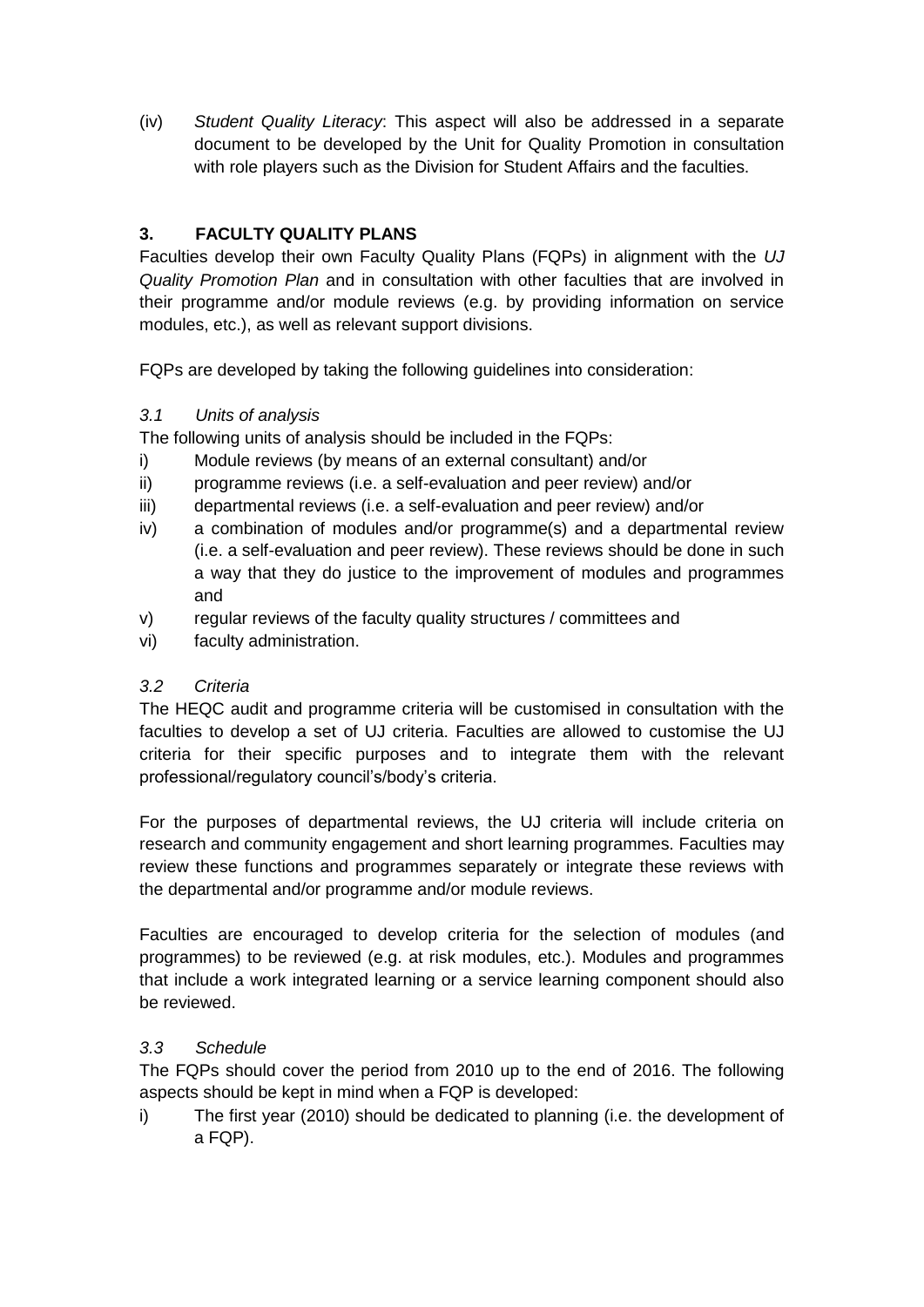- ii) FQPs will be reviewed every two years (during the  $2^{nd}$  semester) to address the faculties' needs and to review coordination and alignment across faculties (and support divisions).
- iii) The diploma programme reviews are a matter of priority and should be completed by the end of 2012. Departments that offer a diploma(s) and a bachelor degree programme(s) in the same discipline have to review them together.
- iv) Scheduling should take preparation time, as well as the submission of the improvement plan (approximately 3 months after the peer review) to the Senate Quality Committee (SQC) into consideration.
- v) Regular reviews of the faculty quality structures / committees should be scheduled for at least every second year.
- vi) Faculties are encouraged to schedule the review of the faculty administration (although it is strictly speaking part of the support divisions).

#### *3.4 Financial resources*

Faculties are responsible for the financial resources needed to conduct the reviews. This should be done by means of the annual faculty budget. Guidelines (i.e. a generic budget) will be provided by the Unit for Quality Promotion.

#### *3.5 Reporting*

- i) Peer review reports and the relevant improvement plans are submitted to the SQC approximately 3 months after the peer review site visit.
- ii) The FQC is responsible for an annual faculty progress report on the implementation of the FQP, as well as the implementation of the different improvement plans in the faculty. These reports must be submitted to the first SQC meeting of the following year.

# *3.6 FQC responsibilities*

The FQCs are responsible for:

- i) developing the FQP;
- ii) customizing the UJ criteria to address faculty-specific needs;
- iii) monitoring the implementation of the FQP (including the development of improvement plans and progress reports);
- iv) liaising with the Unit for Quality Promotion of support materials, workshops, etc.;
- v) submitting annual faculty progress reports to the SQC.

#### *3.7 Support*

Regular institutional support is available, e.g. the unit for Academic Planning and Policy Development, the Centre for Academic Professional Staff Development, the Unit for Quality Promotion and the Unit for Institutional Research and Decision Support in Division for Institutional Planning and Quality Promotion (DIPQP).

The Unit for Quality Promotion provides additional support by means of support materials, guidelines, templates, the development of the UJ criteria, workshops, individual and group consultations, etc. Support materials will also be available on the UJ intranet.